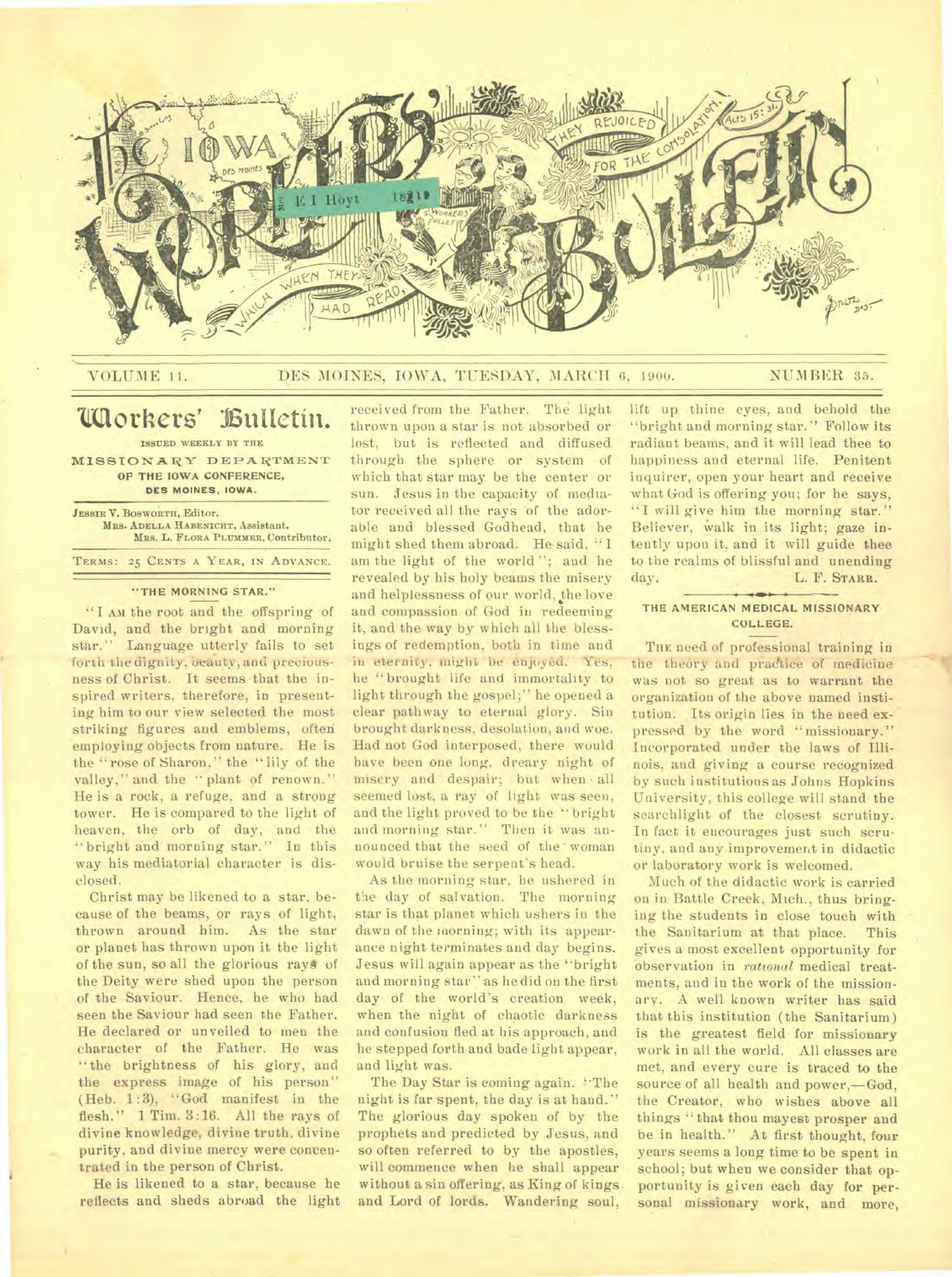that such work is considered as much a part of the student's qualification as a knowledge of text books, one can not imagine a more active missionary life, or a more real experience in Christian work. The anatomical laboratory work, and much of the clinic, is carried on in Chicago under the direction and aid of the surgeons in that city, the faculty including instructors from College of Physicians and Surgeons of Illinois, Rush Medical College, and North-western University. Each class spends from five weeks to 'four months in Chicago, aiding materially in all the mission work in that city.

To obtain the best medical education. based upon the principles actuating the life of the Great Missionary, calls for our best capabilities, and nothing less is acceptable to our Master. The Bible instruction is designed especially to bring out the truth in regard to the cause of all disease, its only cure, the simplicity of life in harmony with plain diet and high thinking, and the peace which removes much of human ailment. When contemplating taking up the work here, I wrote to our family physician, who has a State and national reputation, a most conservative man professionally, and bitterly opposed to many truths we hold dear. He said, "Dr. Kellogg can give you opportunities in advanced medical work that you can receive nowhere else."

Iowa is well represented in the present enrollment and in the alumni of the A. M. M. C. If time and space permitted, I would enjoy giving you a more detailed account of our work.

The present Freshman class numbers nearly forty members, chosen from more than double that number of applicants. Already one hundred and fifty have applied for next year, while it will be possible to accommodate at the most but one-third that number.

The hand of the Lord has been most signally manifest in the foundation and history of our school. It has withstood criticism from within our ranks, and most gloriously has it borne every test required by the medical profession at large. With a trained and experienced corps of instructors. under the presidency of a man called by name to lead the great work of reform it represents, is it any wonder we consider it a privilege to be here, enrolled among its students, to imbibe teachings which stagger even the most experienced with their solemn meanings, calling indeed for purity of life and purpose.

**ELEANORE MABEL HOWE.** 

# FIELID REPORTS.

### **AMONG THE CHURCHES.**

**SINCE** the beginning of the week of prayer. I have held meetings at Davenport, Atalissa, Wilton Junction, Mus-'catine, Iowa City, Twin Oaks, Columbus Junction, Sigourney, Richland, Brighton, Mt. Pleasant, Fairfield, Libertyville, Birmingham; and Eddyville, preaching forty-two times, and attending a number of other meetings. I have also visited Sabbath-keepers at Riverside, Wellmau, Washington, Oskaloosa, New Sharon. Parnell, Millersburg, and **Council** Bluffs. I have visited one hundred nineteen homes and two church schools, have slept in thirty-six different beds, taken meals at sixty-seven different tables, and conducted worship at sixty-six family altars, enjoying many precious seasons. I have taken three subscriptions for the *Signs,* one for the *Review,*  four for the **BULLETIN,** and one for *Our Little-Friend.* While bad colds have been prevalent everywhere, by the blessing of God I have been kept from taking cold. As others have been encouraged and blessed, my own soul has been watered by the gentle dews of heavenly grace. H. **NICOLA.** 

## **MARATHON.**

THE meetings were closed at Marathon Feb. 23, having been continued almost seven weeks. The first two weeks we had excellent weather; but Jan. 24 the cold north winds began to blow, which stopped many for several days. Then, just as the congregation was returning we had a regular north-west blizzard. Feb. 8, from which time till the close, snow and cold greatly interfered with the progress of the work. Many had before expressed themselves as determined to walk after God's Word, and reject every doctrine and commandment of men. Five of these were young people, but not one of them ever returned. The following Sunday night the Baptist minister, who had been attending our meetings. began meetings in the next schoolhouse east of us. and closed the next night after we closed.

Although much secret work was done by the enemies of truth, one whole family are rejoicing in the blessing of God and the -hope of a soon coming Lord. The wife, having a very young child, could not attend at all. I spent six hours one Sunday with them, studying the Word, after which

both took the position that "All that the Lord hath said will we do and be obedient." What the husband told me shows the necessity of visiting from house to house. He said, "Had you told me that the moon would fall to the earth, I would have believed it just as quickly as to have believed that I ever would keep the seventh day." There are four or five more families that were touched by the precious truth, some of which I believe will walk in the light as they see it. I expect to return for a few days after the District Meeting. B. L. **DIEFFENBACHER.** 

#### **COUNCIL BLUFFS.**

THE work in this place is being carried on with mor *zeal* and earnestness than at any time before since my connection with this church. The meetings held in the Odd Fellows' temple are awakening quite an interest. They are now held each Sunday at 3:00 **P. M.,** and Tuesday at 8:00 **P.** m. We had 5,000 bills printed announcing the subjects; and it would have done you good to see the brethren, sisters, and children placing them in the homes, and earnestly inviting the people to come and hear the truths for our time. As a result nearly four hundred came out, and the interest is still very good. Some have already begun to observe the commandments of God. We feel greatly encouraged, and a number of the brethren and sisters have set apart from two hours to one day, each week, to work for the saving of souls. Thus the good work goes on. Eld. Luther Warren is laboring earnestly to make the work a success, and we feel that the Lord is greatly blessing him in his work on this side of the river. Praying that the Lord will guide to his own name's honor and glory, I am,

Your brother in the work,

B. P. SHILLING.

#### **CEDAR RAPIDS.**

THE School of Health which was opened in this city Monday, Feb. 26, by a corps of workers from Battle Creek, Mich., has been very interesting and instructive. Three lessons were given at each session. Healthful cookery was demonstrated before the class by Miss Teachout; simple treatments and home remedies were considered by Dr. Froom; and physical culture was taught by Mrs. Salisbury. Quite a number of the influential people of the city attended; others are regretting that that they did not know the importance of it sooner, and express the wish that another school might be held here soon. The last session was held Friday, March 2.

**MRS. M. L. FIELD.**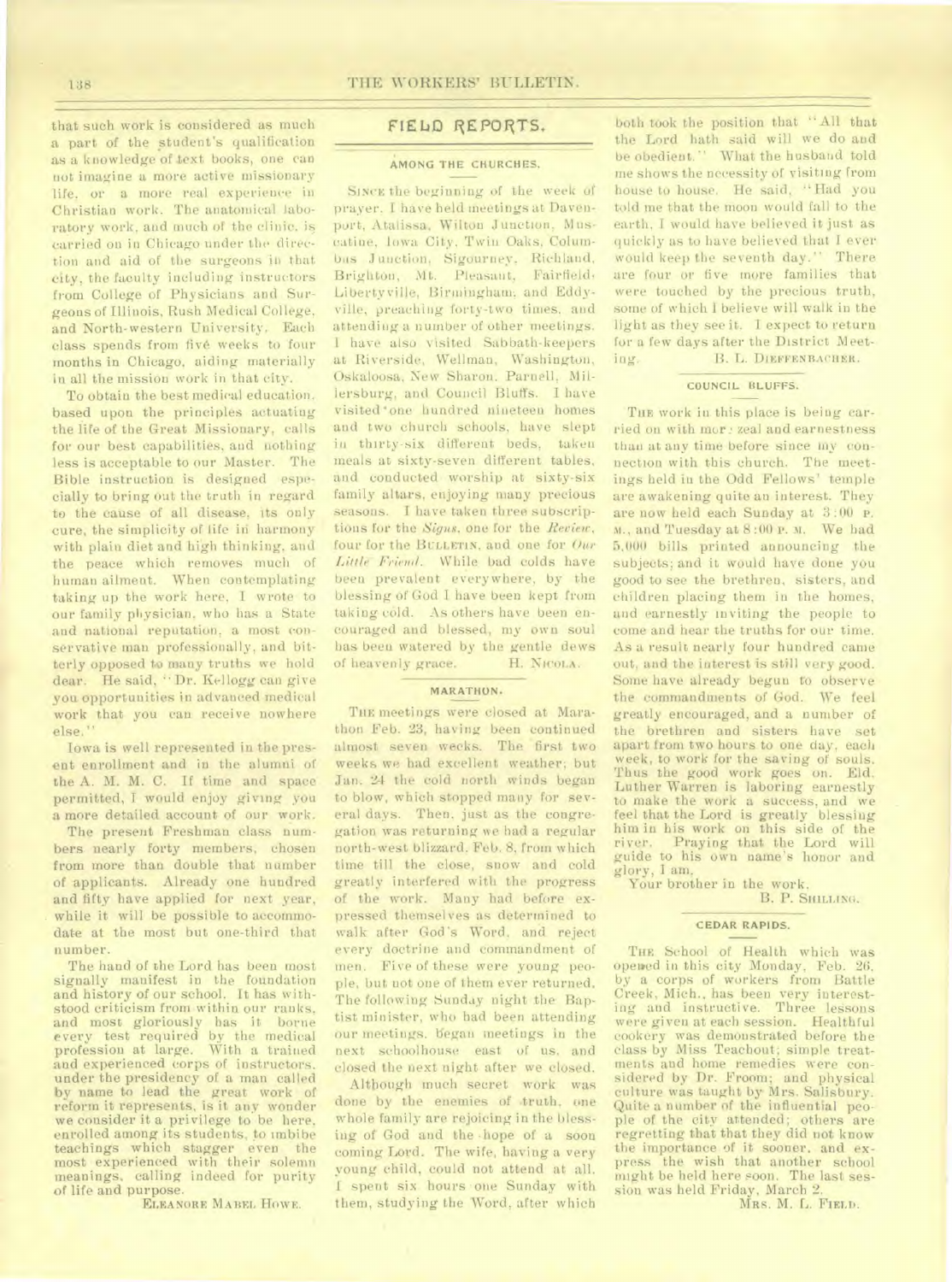# THE BOOK WORK.

#### **OUR CANVASSERS' SCHOOL.**

WITH pleasure we again report the progress being made in our school. In view of what the Testimonies say, that one should have a thorough knowledge of the fundamental principles of our faith, as old controversies will be revived and new ones will spring up, we thought best to take up the study of Bible doctrines in the light of the love of Christ. We commenced with the power of God as manifested in creation, which power is able to help us in our daily life. We also have considered the Sabbath and our relation to it, the Spirit of God and how it works, the necessity of studying our actions closely to see by their fruits which spirit is leading us, Satan and his origin, why God did not destroy him and his sympathizers at once, and kindred subjects. Our class in "Desire of Ages" are having a very interesting time, and we hope to put a goodly number of these valuable books into the hands of the people this coming season. We have been studying the Testimonies on the canvassing work, and trying to put in practice every principle laid down. We realize it is only as we come in harmony with every suggestion made by the Spirit of God that we can claim his blessing.

We had nineteen students, but one of our brethren was called home to look after his family. This was regretted very much, but could not be helped. I know that the brethren all over the State are interested in our success; and if you could be here and listen to the earnest testimonies in our social meetings, it would rejoice your hearts. We have a good, earnest class; and as they go out in the vineyard, we expect that excellent work will be done, and that in many minds a desire may be awakened to search farther in regard to our faith and the truth for this time.

#### W. L. MANFULL.

## **DONATIONS.**

THE canvassers wish to thank Bro. D. B. Rinely for the barrel of sweet potatoes which came last week; also Bro. Jacob Shively for the sack of very nice dried fruit received.

The following additional cash donations have been received: John Heald and wife, \$5.00; A. King, \$5.00; Soren C. Chrestensen, \$3.00; Maren Chrestensen, \$2.00; L. A. Wykoff, \$1.00; L. E. LaMont, \$1.00; N. W. Hartwick, \$1.00; Mrs. R. A. Noland, \$1.00; Mrs. Haughtalong, \$1.00; Ada Cook, \$1.00; Mollie Long, \$1.00; Peter Nielsen, \$1.00; Mrs. L. L. Peck. 25 cents; Elk Horn, \$2.00; Fairfield, \$1.00. This makes a total, including the previous donations reported, of \$127.60.

SINCE our last summary the following reports have been received: H. F. Lamb, 9 hours, 5 orders, value \$17.00; 14 books delivered, value \$49.75. A. J. Iden, 49 hours, 37 orders, value \$32.55; 21 books delivered, value \$18.10. R. W. Church, 24 hours, 9 orders, value \$2.25; 4 books delivered, value \$2.00.

# THE SABBATH-SCHOOL.

CONDUCTED BY MRS. JESSIE L. ADAMS.

### **VISIT TO THE OAKWOOD FARM. - NO. 2.**

WELL, I am glad you were so much interested in last week's trip over the farm. Why, all are not here! Are the others coming? But, you see, they are five minutes late now, causing a loss of 2,250 minutes, or 37 hours. It is really too bad. Why is it, children, that any of us cultivate such a bad habit? Let us who are here always be on time in everything we attempt to do. But here the late ones come. Please do not scold them; for you can see they are ashamed, and I presume their parents are somewhat to blame. May God help such parents, is my prayer. Good morning, children. I am so sorry you are late. You know I told you last week that this is a busy place. Now I fear we can not get over the farm to-day; for I have many things to tell and show you. Ring the bell, Francis. Put on your hats, girls, and go with us, as I can not entertain all of these children.

We will go to the granary first. This building is 18 feet by 24 feet. It is well built and has nine bins in it, one for wheat, one for shelled corn, one for oats, one for bran, and two or three for different kinds of cow peas. Ha! ha! Why those are cow pea pods, Frank, not threshed yet. Yes, many of them are eight inches long. We keep them that way, as the weavel is not nearly so bad on them. Help yourselves to peanuts. There are about sixty bushels in that bin. Oh ! that up there is the sorgum pan you paid for two years and a half ago.

You all remember about that, don't you? But come, we must hasten. This is our wood shed, 26 feet by 60 feet. It is Rufus who keeps this so neat and clean. I think Albert helps him some. I am rather proud of such a large, neat wood shed, with the wood piled up so nice. Does your wood shed look as well? Oh! those are boards, so called here; you call them shakes. They are 28 inches long, sawed out of oak timber. We saw them in two, and make shingles of them. Will and Elijah have made this fall about 25,000 shingles, enough to cover the new building. Let us pass on. This is the corn crib, 26 feet by 36 feet, well built, with two large cribs, and a driveway between. That is broom corn up there. By the way, we very much need some machinery for making brooms, and some of you boys who know how to make brooms can come down on a visit and teach us how to make them. Shall we look for you? Now let us pass on to the barn. This is as good a barn as you often see in the North, and a rarity down here. Notice the hay fork. Your money paid for it. I wish we had a load of this long cow pea hay, so you could see how nice it handles it. Yes, here is the straw from twenty-five acres of wheat, and about twenty tons of cow pea hay, besides lots of corn stalks stowed away.

There is the bell for dinner, so let us go and get ready, as in ten minutes the next bell will ring. If we are not there on time, we can't get in without an excuse. As we go up to the house, let me make a suggestion. Do not ask for anything you do not find on your *menu.* It might be embarrassing both to you and to the cooks. Put up for one meal with what is set before you, and ask no questions.

Well, children, time is gone, and we are not all around yet. What shall we do? I will write to Jessie, and see if she will let you come again. You haven't visited Bro. Nicola's yet, or the new building either. I will try hard to make arrangements for you to come again. Good bye.

# S. M. JACOBS.

WE were pleased to receive a letter from one of our sisters who has lately moved to Oskaloosa, in which she states that a Sabbath-school of seventeen members has been organized in that city. If there are others of our brethren or sisters in that place or near there who can attend, they can ascertain the time and place of meeting by calling on Mrs. Bertha Nicola, 305 South D. St., Oskaloosa, Ia.